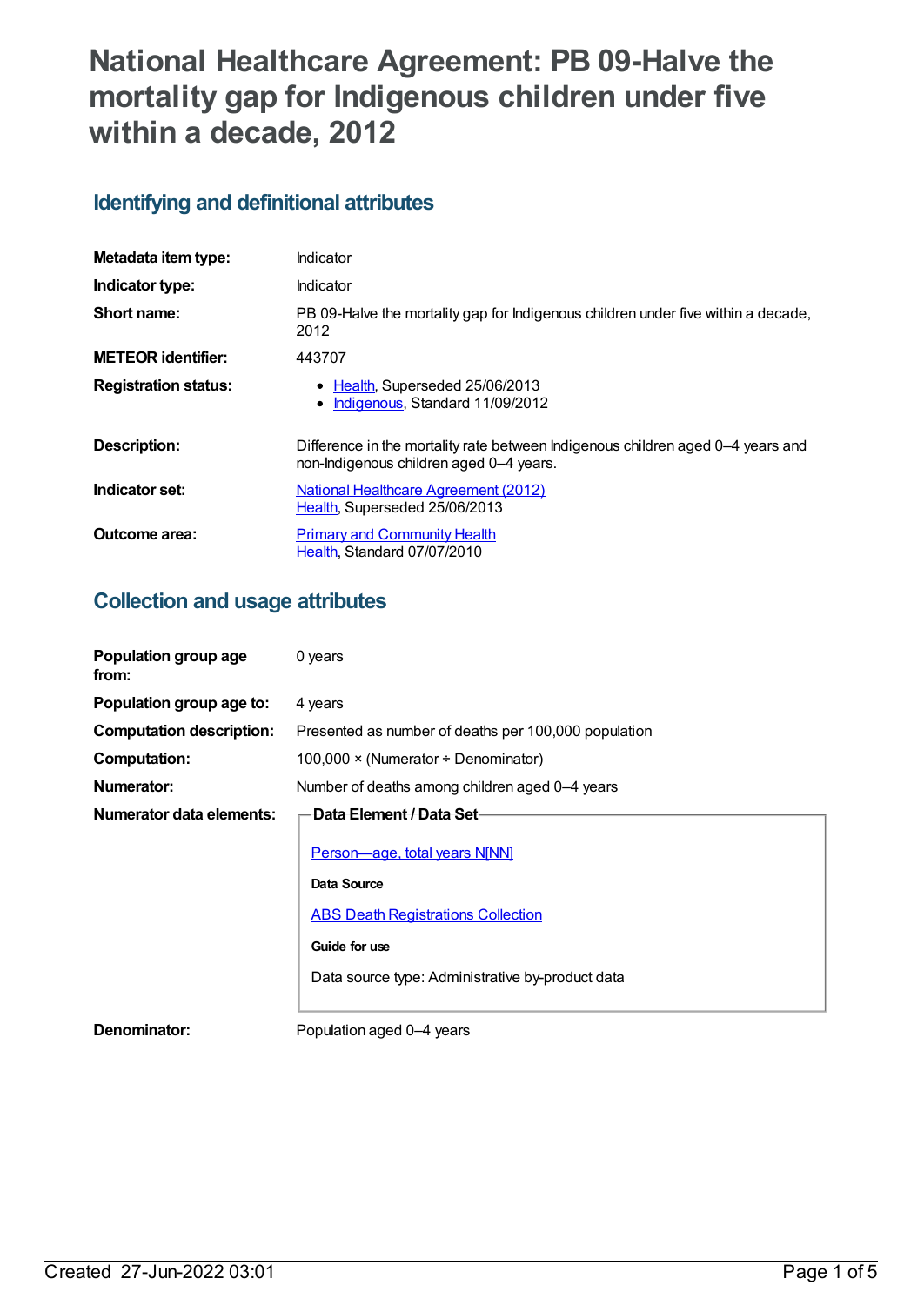#### **Denominator data elements:**

#### **Data Element / Data Set**

#### **Data Element**

Person—estimated resident population of Australia

#### **Data Source**

ABS Estimated resident population (total [population\)](https://meteor.aihw.gov.au/content/393625)

**Guide for use**

Data source type: Administrative by-product data

#### **Data Element / Data Set**

#### **Data Element**

Person—estimated resident population of Australia

**Data Source**

ABS Census of Population and Housing [Post-Enumeration](https://meteor.aihw.gov.au/content/394482) Survey

**Guide for use**

Data source type: Administrative by-product data

#### **Data Element / Data Set**

#### **Data Element**

Person—estimated resident population of Australia

**Data Source**

ABS Experimental Indigenous and [Non-Indigenous](https://meteor.aihw.gov.au/content/396210) Life Tables

**Guide for use**

Data source type: Administrative by-product data

**Disaggregation:** 2006–2010—State and territory, by Indigenous status

2010—Nationally, by Indigenous status

Some disaggregations may result in numbers too small for publication.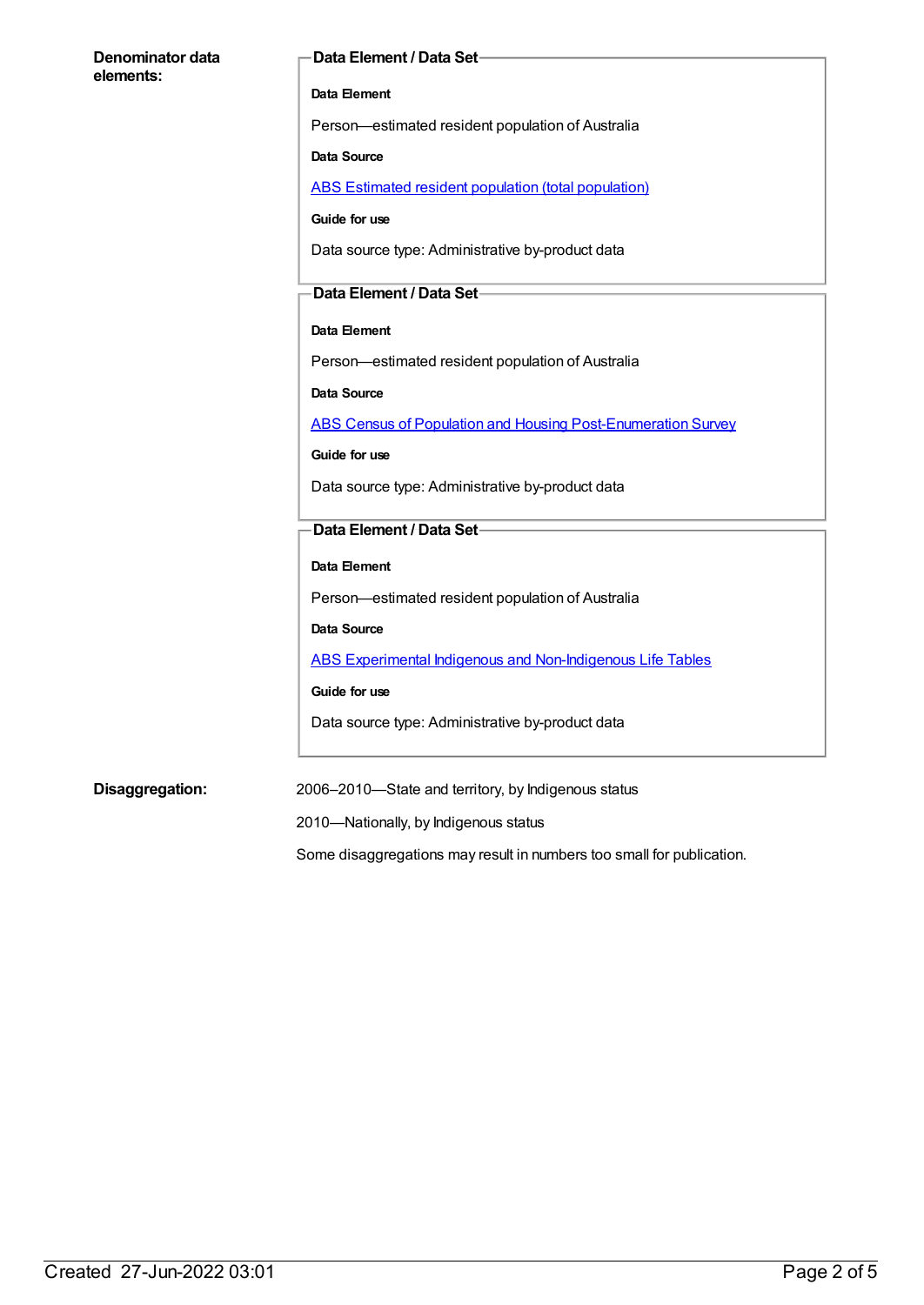| <b>Disaggregation data</b><br>elements: | Data Element / Data Set-                                                                                                                                     |  |
|-----------------------------------------|--------------------------------------------------------------------------------------------------------------------------------------------------------------|--|
|                                         | Person-Indigenous status, code N                                                                                                                             |  |
|                                         | Data Source                                                                                                                                                  |  |
|                                         | <b>ABS Death Registrations Collection</b>                                                                                                                    |  |
|                                         | Guide for use                                                                                                                                                |  |
|                                         | Data source type: Administrative by-product data                                                                                                             |  |
|                                         |                                                                                                                                                              |  |
|                                         | Data Element / Data Set-                                                                                                                                     |  |
|                                         | Person—area of usual residence, geographical location code (ASGC 2006)<br><b>NNNNN</b>                                                                       |  |
|                                         | Data Source                                                                                                                                                  |  |
|                                         | <b>ABS Death Registrations Collection</b>                                                                                                                    |  |
|                                         | Guide for use                                                                                                                                                |  |
|                                         | Data source type: Administrative by-product data                                                                                                             |  |
|                                         | Used for disaggregation by state/territory                                                                                                                   |  |
| Comments:                               | Most recent data available for 2012 CRC report: 2010                                                                                                         |  |
|                                         | Baseline:                                                                                                                                                    |  |
|                                         | • 2003-2007 (Indigenous and non-Indigenous)<br>• 2005-2007 (Total population)                                                                                |  |
|                                         | Because of small numbers of deaths each year data are presented in 3 or 5-year<br>groupings (state and territory only).                                      |  |
|                                         | Further details (including data for 2002-06) are available from the Aboriginal and<br>Torres Strait Islander Health Performance Framework (Indicator 1.19).  |  |
|                                         | http://www.aihw.gov.au/publications/ihw/aatsihpf08r-da/atsihpf08r-c01-22.pdf<br>http://www.aihw.gov.au/publications/ihw/aatsihpf08r-da/atsihpf08r-c01-23.pdf |  |
|                                         | For further detailed analysis by Indigenous status see the National Indigenous<br>Reform Agreement (NIRA) report.                                            |  |
| <b>Representational attributes</b>      |                                                                                                                                                              |  |
|                                         |                                                                                                                                                              |  |
|                                         |                                                                                                                                                              |  |

| <b>Representation class:</b> | Rate    |
|------------------------------|---------|
| Data type:                   | Real    |
| Unit of measure:             | Person  |
| Format:                      | N[NN].N |

**Data source attributes**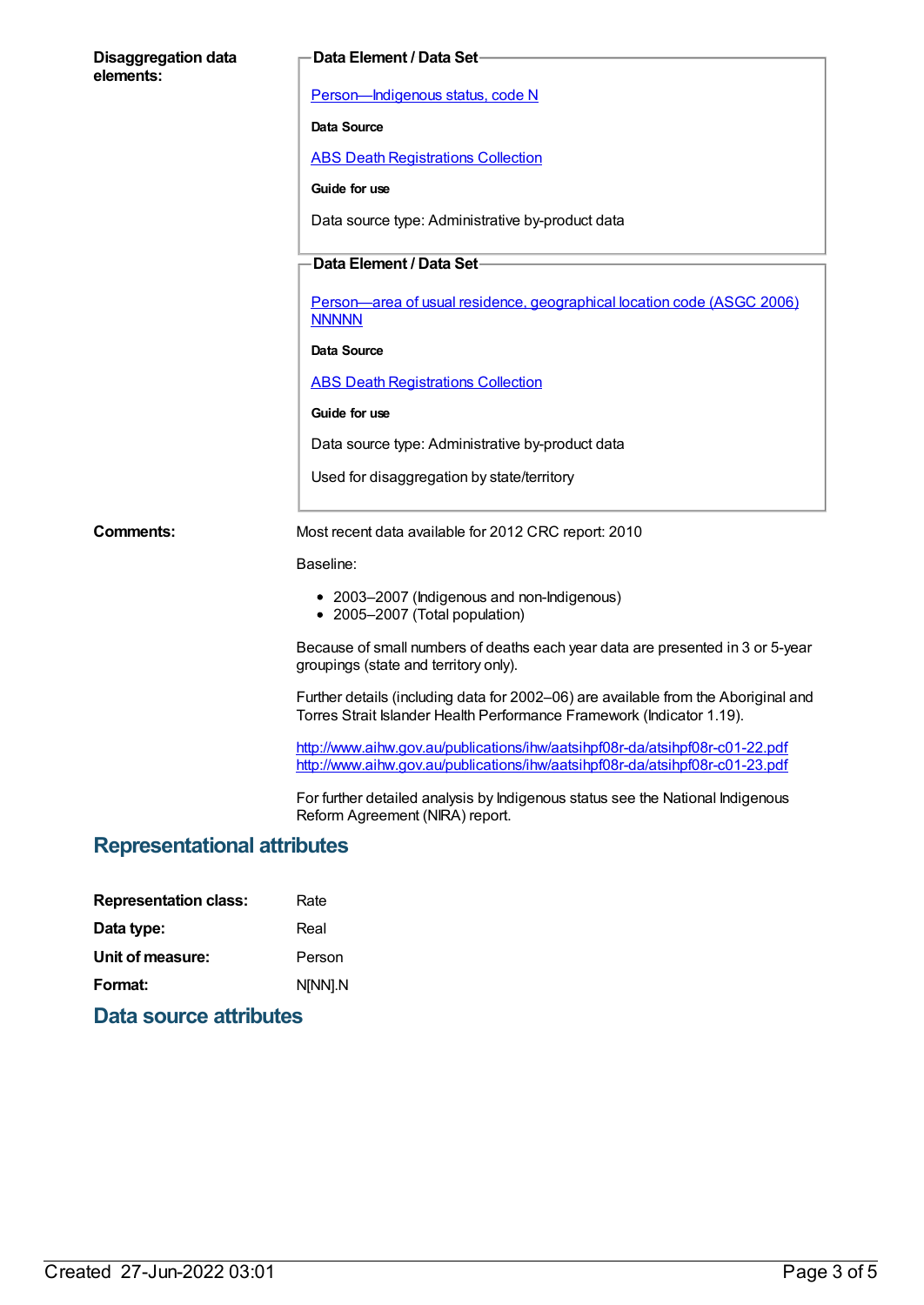ABS Estimated resident population (total [population\)](https://meteor.aihw.gov.au/content/393625)

**Frequency**

**Quarterly** 

**Quality statement**

ABS Estimated resident population (total [population\),](https://meteor.aihw.gov.au/content/449216) QS

**Data custodian**

Australian Bureau of Statistics

#### **Data Source**

**ABS Death [Registrations](https://meteor.aihw.gov.au/content/394481) Collection** 

**Frequency**

Annual

**Data custodian**

Australian Bureau of Statistics

#### **Data Source**

ABS Census of Population and Housing [Post-Enumeration](https://meteor.aihw.gov.au/content/394482) Survey

**Frequency**

Every 5 years

**Data custodian**

Australian Bureau of Statistics

#### **Data Source**

ABS Experimental Indigenous and [Non-Indigenous](https://meteor.aihw.gov.au/content/396210) Life Tables

**Frequency**

5 yearly

**Data custodian**

Australian Bureau of Statistics

### **Accountability attributes**

| <b>Reporting requirements:</b>                                                     | National Healthcare Agreement                                                    |
|------------------------------------------------------------------------------------|----------------------------------------------------------------------------------|
| <b>Organisation responsible</b><br>for providing data:                             | <b>Australian Bureau of Statistics</b>                                           |
| <b>Benchmark:</b>                                                                  | NPA on Closing the Gap in Indigenous Health Outcomes                             |
|                                                                                    | Halve the gap in mortality rates for Indigenous children under 5 within a decade |
| <b>Further data development / Specification: Long-term</b><br>collection required: |                                                                                  |

#### **Source and reference attributes**

**Steward:** [Australian](https://meteor.aihw.gov.au/content/246013) Institute of Health and Welfare

## **Relational attributes**